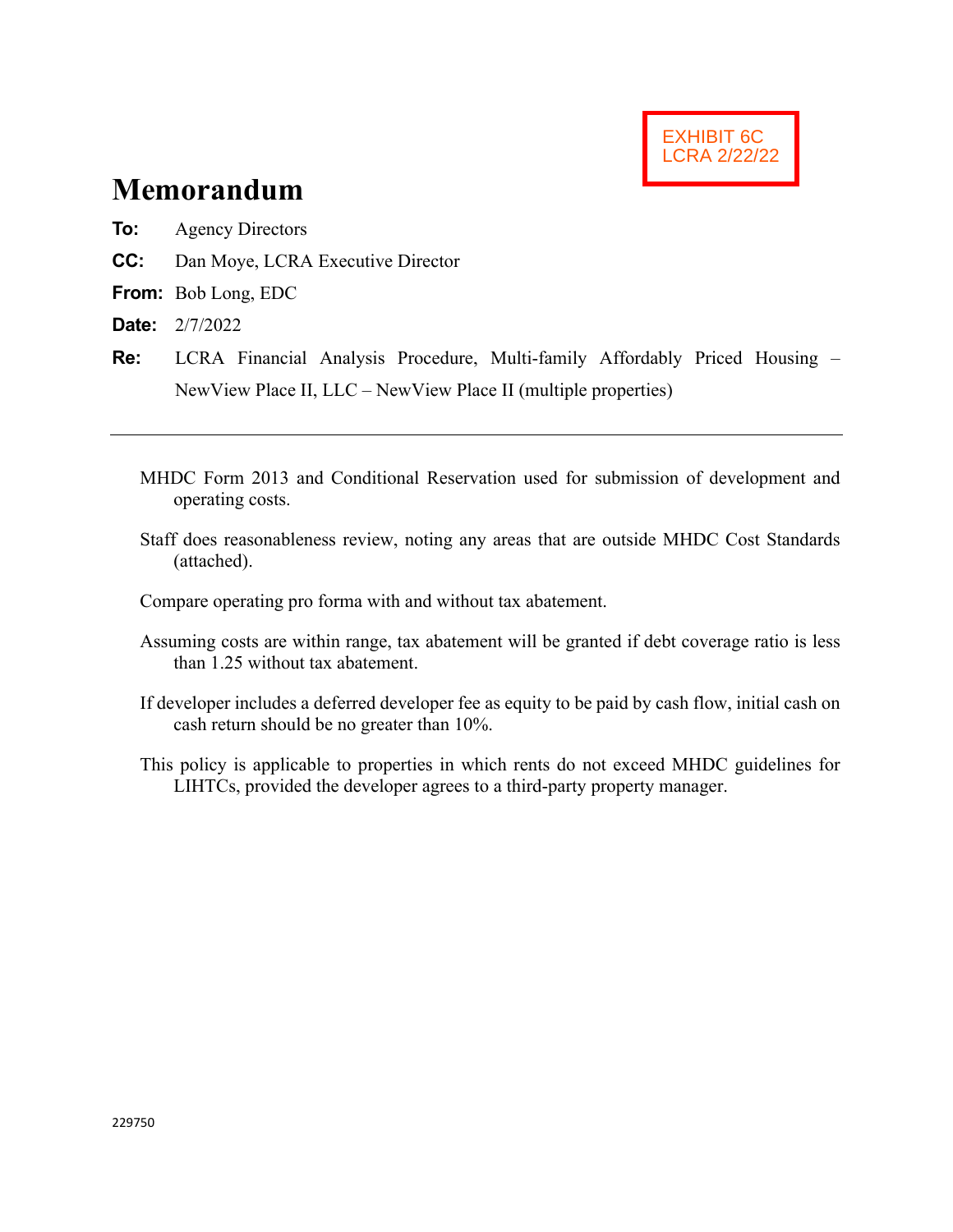### **MHDC Residential (Multi-Family) Development Cost Standards**

| <b>Item</b>                          | <b>Standard</b>                       |
|--------------------------------------|---------------------------------------|
| Development:                         |                                       |
| Acquisition (building)               | \$22.5K to $$27.5K$ per unit          |
| Hard (construction) costs - rehab    | \$139-\$147 of leasable sq. ft. $(1)$ |
| Hard (construction) costs – new      | \$122 per leasable sq. ft.            |
| Soft (design, dev fees, legal, etc.) | \$35K to \$50K per unit               |
| Architect Fees (design & supply)     | 5%-8% of construction cost            |
| Builder's Profit                     | 6% of construction budget             |
| Builder's Overhead                   | 2% of construction budget             |
| <b>General Requirements</b>          | 6% of construction budget             |
| Developer Fee                        | 8%-15% of total replacement costs (2) |

(1) Assume 75%-80% of gross

(2) 8% of first \$2,000,000 of acquisition, 6% of any additional acquisition costs, 15% of first \$4,000,000 of non-acquisition replacement costs and 10% of any remaining.

#### **Operating:**

| Income increase P/A         | 3% market rate; 2% affordable               |
|-----------------------------|---------------------------------------------|
| Expense increase P/A        | $3\%$ all                                   |
| Vacancy at stabilized rent  | 7% for family, 5% for $55+$                 |
| Property tax PUPA           | \$500                                       |
| Insurance PUPA              | \$200                                       |
| Replacement reserve PUPA    | \$300                                       |
| Management fee              | \$1,500 p/m or $6\%$ of rents collected (3) |
| Operations/Maintenance PUPA | \$3,100                                     |
| Acceptable DCR              | 1.25 to 2 (4)                               |
|                             |                                             |

(3) whichever is greater

(4) Minimum standards per MHDC Developer Review 2017

#### **Other – Rental Limits:**

MHDC published rents by unit size per 60% median income guidelines